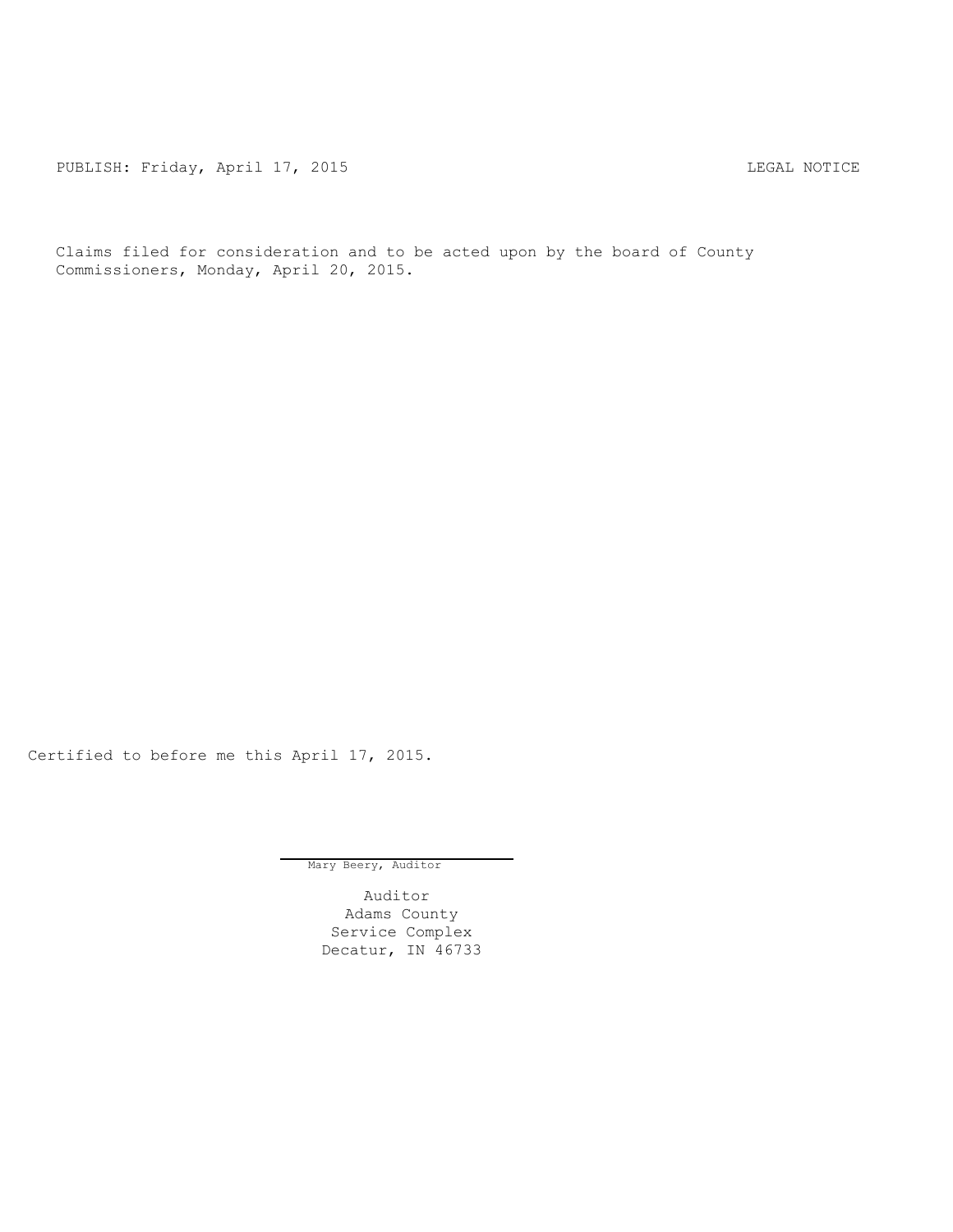

## **Claims Docket for Newspaper Adams County, Indiana**

## For Period: **3/24/2015** to **4/6/2015**

*313 W. Jefferson St. Decatur, IN 46733 (219) 724-2600*

## Date Claims to be Paid: **4/20/2015**

| <u>Vendor</u>                            | <b>Amount</b> | <u>Vendor</u>                       | <u>Amount</u> |
|------------------------------------------|---------------|-------------------------------------|---------------|
| Adams Memorial Hospital                  | 860.20        | Adams County Solid Waste            | 3.51          |
| Indiana Michigan Power                   | 352.17        | Arnold Lumber Co., Inc.             | 332.75        |
| Berne Ready Mix                          | 33.95         | Berne Tri-Weekly News               | 517.68        |
| Suburban Propane LP                      | 214.50        | <b>Charles Bowers</b>               | 2,333.33      |
| Chet's Pest Control                      | 120.00        | Cintas Location #338                | 54.35         |
| City Of Decatur                          | 1,489.74      | Decatur True Value                  | 83.44         |
| <b>Complete Printing Service</b>         | 76.00         | Dealership Holdings LLC             | 103.05        |
| Craigville Telephone Comp                | 119.00        | Decatur Daily Democrat              | 204.15        |
| Decatur Postmaster                       | 295.00        | Douglas L. Bauman                   | 108.00        |
| Gasoline Equipment                       | 297.48        | Gordon Food Service                 | 3,682.24      |
| Haywood Printing Company                 | 776.00        | I.C.O. Training Fund                | 4.00          |
| Indiana State Police                     | 116.00        | J & K Communications, Inc.          | 1,146.60      |
| The Janitors Supply Company, Inc.        | 105.60        | Mind's Eye Graphics                 | 208.20        |
| Monroe Water Department                  | 299.41        | Nipsco                              | 6,522.49      |
| Portland Motor Parts, Inc                | 123.09        | Roto-Rooter                         | 200.00        |
| Sherwin-Williams                         | 60.27         | Stone-Street Quarries, Inc.         | 294.36        |
| Print Shop                               | 181.54        | Tractor Supply Credit Plan          | 57.84         |
| Treasurer of Adams County                | 4,797.15      | Tri-State First Aid                 | 43.65         |
| Underground Pipe & Valve,                | 117.00        | Welder Services, Inc.               | 32.23         |
| <b>Adams County Highway Department</b>   | 1,569.48      | Imi Irving Material, Inc.           | 175.96        |
| Bluhm & Reber                            | 95.00         | <b>Bank Of Geneva</b>               | 1,200.00      |
| Waste Management                         | 364.60        | Sirchie Acquisition Company         | 63.31         |
| Indiana County Auditors' Association     | 690.00        | American Judges Association         | 150.00        |
| Zurcher's Best-One Tire & Auto Care, Inc | 1,160.31      | Tom Magnan/Special Needs            | 184.51        |
| Harvest Land Co-op                       | 4,201.21      | Wal-Mart                            | 107.97        |
| Adam B. Eguia                            | 15.00         | Adams County Truck Repair, Inc.     | 1,676.38      |
| Advanced Imaging Solutions, Inc.         | 49.65         | Adams County Sheriff's Department   | 189.00        |
| <b>ERS</b> Wireless Communications       | 1,570.90      | Michael G. Werling                  | 625.00        |
| Upper Wabash River Basin Commission      | 1,000.00      | Troyer's Market LLC                 | 3,714.46      |
| McKesson Medical - Surgical              | 221.19        | Dave Schirack Construction          | 2,430.00      |
| <b>Uricks Trucking</b>                   | 1,215.00      | Bi-County Services, Inc             | 3,276.00      |
| <b>HPS</b>                               | 72.00         | Alpine Falls, Inc.                  | 16.48         |
| <b>Stationair's Express</b>              | 265.40        | ReusserDesign                       | 150.00        |
| LBH Chemical & Industrial                | 1,394.77      | Office Depot                        | 70.02         |
| Department of Homeland Security          | 25.00         | Decatur Ace Hardware                | 221.85        |
| Association of Indiana Counties          | 30.00         | First Response                      | 52.50         |
| O'Reilly Auto Parts                      | 267.40        | Purdue CES Education Fund           | 86.96         |
| Weller Truck Parts                       | 3,666.69      | <b>Integrity Auto Glass</b>         | 270.50        |
| Central Customer Charges                 | 272.55        | Treasurer, State of Indiana         | 181.50        |
| 3M Electronic Monitoring                 | 13,409.96     | Sarah Hyde                          | 16.72         |
| Deluxe                                   | 49.66         | Indiana Dept. of Home Land Security | 120.00        |
| <b>Evident Crime Scene Products</b>      | 55.00         | Star Insurance Agency               | 58,210.00     |
| Travelers                                | 34.50         | <b>Advance Auto Parts</b>           | 34.80         |
| Frontier                                 | 291.44        | Mediacom                            | 92.44         |
| S2 Architects, LLC                       | 115,002.60    | Matthew Lose                        | 50.00         |
| John Deere Financial                     | 3,289.75      | Anne M. Razo                        | 25.00         |
| Commission on Public Records             | 122.78        |                                     |               |
|                                          |               | Troyer Brothers, Inc.               | 191.40        |
| CenturyLink                              | 62.01         | Katie E. Arthur                     | 1,923.08      |